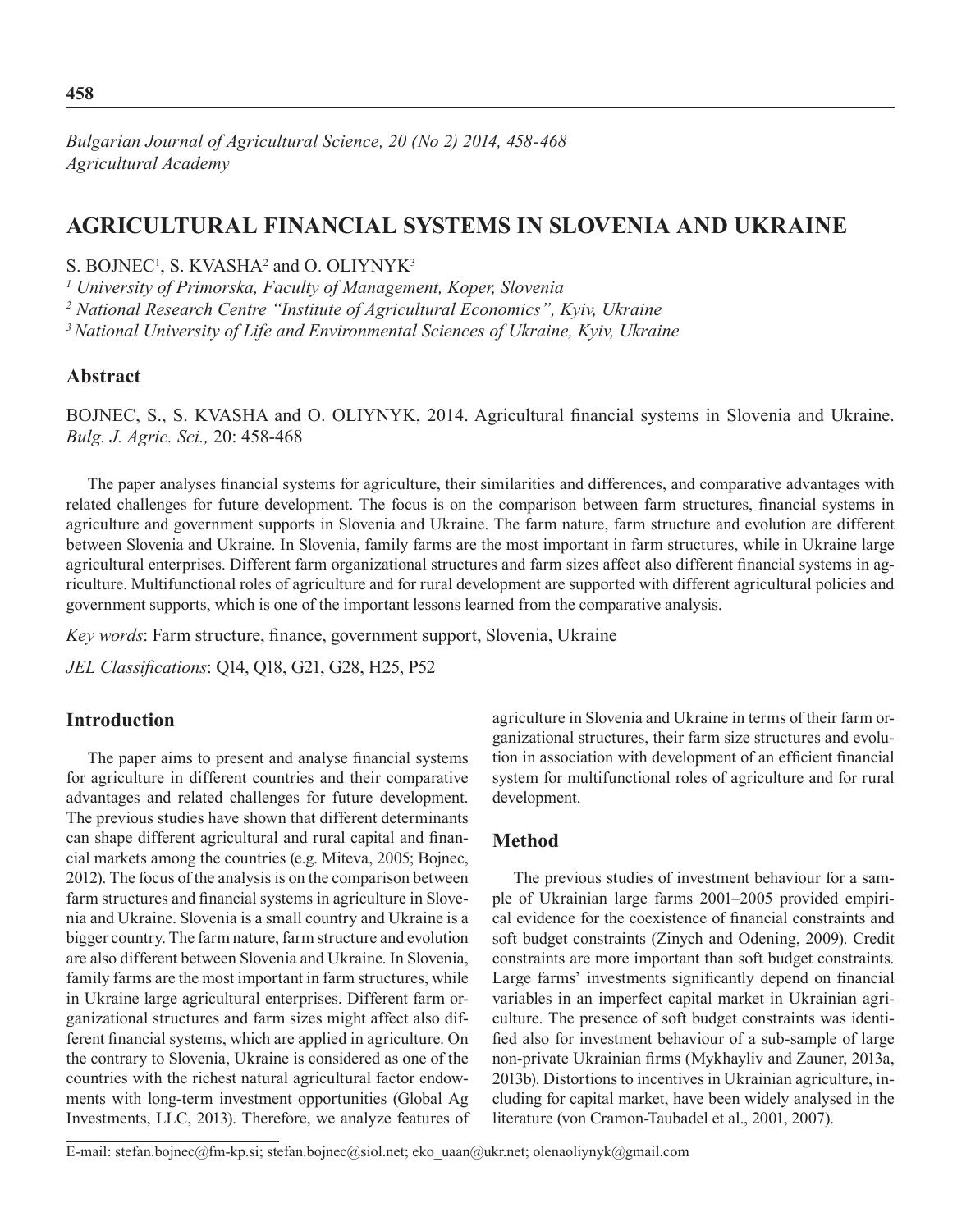Family farms with off-farm employment and off-farm income are dominant in the Slovenian farming structures (Bojnec and Latruffe, 2013; Bojnec and Fertõ, 2013). Slovenian farms' investment decisions were based on market opportunities, ruling out the presence of soft budget constraints, but that these decisions were constrained by the availability of finance (Bojnec and Latruffe, 2011). Slovenian farms have been small and highly subsidized. Investment subsidies received by farms are not found significant for farms' investment behaviours, while operational subsidies for small farms help on the alleviation of financial constraints. The persistence of small farms in Slovenia may be associated with the provision of generous subsidies (Bojnec and Latruffe, 2013).

The financial system is often defined in the literature in a narrow sense, i.e., as a set of financial institutions – markets and intermediaries – through which households, corporations and government obtain funding for their activities and invest their savings (Bodie and Merton, 2000; Allen and Gale, 2001; Hartmann et al., 2003). Some other (e.g., Schmidt and Hackethal, 2006; Hryckiewicz, Schmidt and Tyrell, 2001, 2003) argue that the conceptual starting points are financial decisions and activities of no financial firms and households. From their point of view the concept of the financial system is a broader than previous definition. Within the financial system, they are considering financial relationships of households and firms that occur through the financial sector and outside the financial sector. Examples are real savings, selffinancing and self-insurance, and informal and direct lending and borrowing relationships. Financial relations of the state with other economic agents concerning to the flow of financial instruments on non-repayable and non-equivalent fiscal relations have not been considered in the concept of the financial system of a given country or region.

The analysis of literature shows that the concept of the financial system is complex and multifaceted. Definition of the term "financial system" is often missing in fundamental works devoted to the study of the theory and practice of financial systems (Bain, 1996; Buckle and Thompson, 1998).

Based on the definition of "system" as a set of any items, pieces, parts, joined by a common feature, the purpose, we can determine that a common feature of the elements of the financial system is that they provide flow of financial instruments. Under the elements of the financial system should be understood entities of the financial system that have been identified according to harmonization institutional sectors: government, non-financial corporations, financial corporations, households, and non-profit organizations. If we would like to consider the concept of the financial system comprehensively, we should include to the financial system the financial relations of the state with other economic agents concerning to flow of financial instruments on a non-repayable and non-equivalent basis. Therefore, the financial system is the sum of economic entities, which comes together in financial relations according to the flow of financial instruments on the equivalent and non-equivalent basis.

Our aim is to analyze the financial system in agriculture in Slovenia and Ukraine. We aim to analyze the ways in which financial relationships of farms with other economic agents through the financial sector as well as without financial sector on the equivalent and non-equivalent basis are designed and implemented. Therefore, the focus of the analysis is on the comparative analysis of the financial system for agriculture in two countries of different geographical and economic sizes with different agricultural histories and different farm structures during the previous socialist system in the former Yugoslavia (Slovenia) and the former Soviet Union (Ukraine) and after the independence during transition to a market economy and the Slovenian membership in the European Union on 1st May 2004. The paper contributes to the analyses on the ways in which farms meet their financial needs through the financial sector, directly with other economic agents and through the budgetary system.

Using the secondary evidence of available data, we compare financial systems for agriculture in Slovenia and Ukraine. Evaluation of the budgetary system is assessed based on the OECD indicators which are available for Slovenia as a member of OECD as well as for Ukraine. One of the most known is the producer subsidy equivalent (PSE).

### **Results**

#### *Farm structures and the role of agriculture in the economy*

Farms structures between Slovenia and Ukraine are substantially different. In Slovenia as well as in the rest of former Yugoslavia and Poland, the communist collectivization process failed and the most agricultural land has always been family farm owned and operated (Bojnec and Swinnen, 1997a; Lerman, 1999; Bojnec, 2013). In Ukraine, similar as in the rest of the Soviet Union and most other Eastern Europe, agricultural land has been collectivized and nationalized into state ownership and operation (e.g. von Cramon-Taubadel et al., 2001). As can be seen from comparative analysis of farm structures between Ukraine and Slovenia in Tables 1 and 2 and Figure 1, Slovenian farms are much smaller than agricultural enterprises in Ukraine. However, according to the agricultural land farm size, rural households' farms in Ukraine are more comparable to the Slovenian farms, which are mostly family owned and operated farms. In Ukraine, this type of small farms play important social buffer role in self-food consumption in rural households and in mitigating of rural poverty. Subsistence farming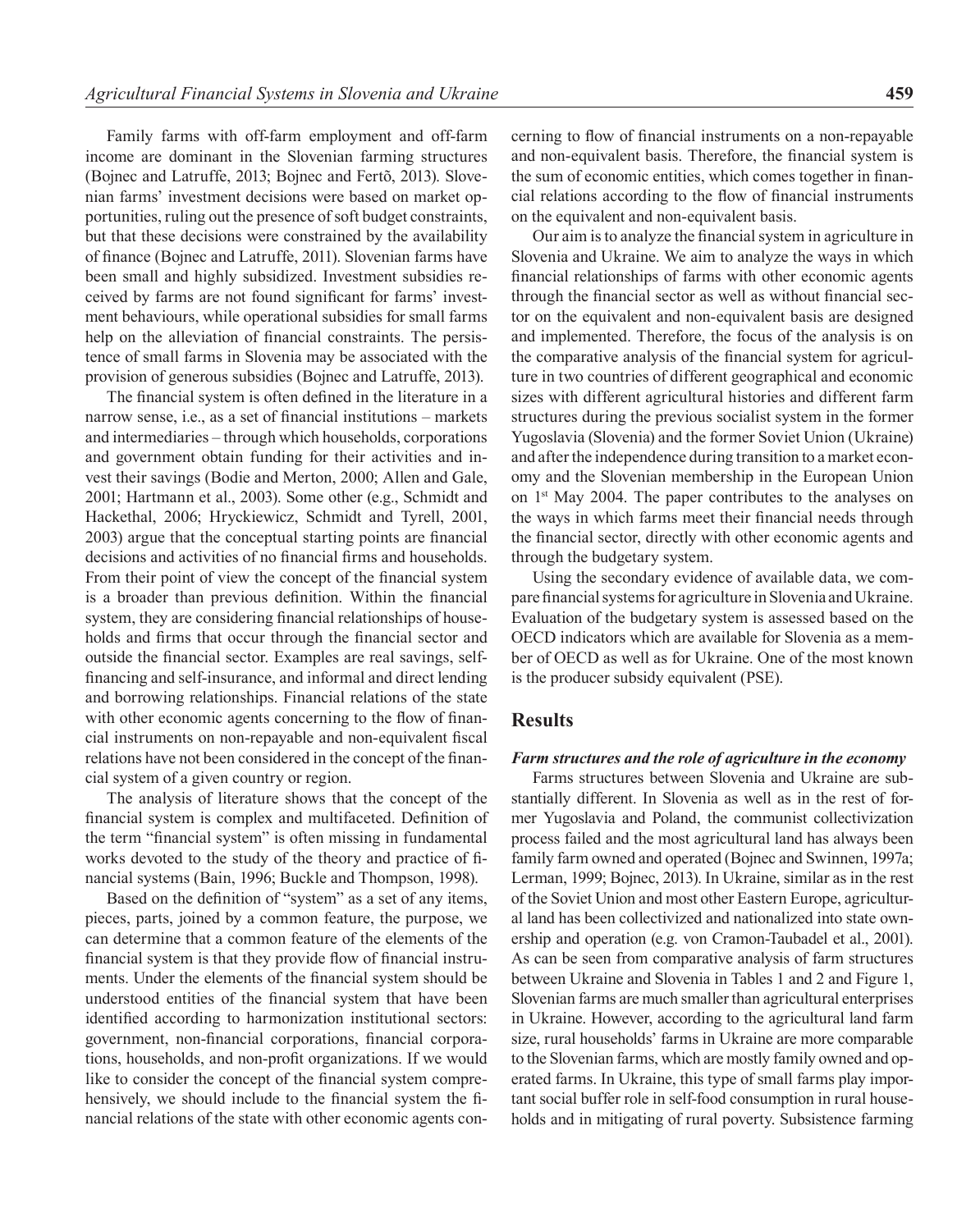is known also in some other countries in the Eastern European region such as in Bulgaria (Mishev and Kostov, 2000).

In the agricultural land use structures, there are mostly legal entities in Ukraine (Table 1). Their share in total agricultural land use was more 60%. However, rural households (family farms) have important role in agriculture in Ukraine. Their percentage indicates substantial importance in Ukrai-

**Agricultural land use by categories of farms in Ukraine** 

nian agricultural land use structures and increased from 37.4% in 2006 to 38.5% in 2011. They can be also important for cash-flows into rural households' farms by sell of surpluses of agricultural products such as potatoes, fruit, vegetables and milk at local free-markets.

As can be seen from Figure 1, the average size of agricultural enterprises has increased between 2006 and 2011. The

#### **Table 1**

|                                                                                                                      | 2006               |         |               |                     | 2011               |         |               |                     |
|----------------------------------------------------------------------------------------------------------------------|--------------------|---------|---------------|---------------------|--------------------|---------|---------------|---------------------|
| The legal type of farms                                                                                              | Number of<br>units | '000 ha | $\frac{0}{0}$ | Average<br>size, ha | Number of<br>units | '000 ha | $\frac{0}{0}$ | Average<br>size, ha |
| Rural households*                                                                                                    | $15.1**$           | 15602   | 37.4          | 1.0                 | $14.4**$           | 15984   | 38.5          | 1.1                 |
| Private farms***                                                                                                     | 42932              | 3972    | 9.5           | 93                  | 41488              | 4346    | 10.5          | 105                 |
| Private agricultural<br>entities                                                                                     | 13030              | 16051   | 38.5          | 1232                | 12802              | 15143   | 36.4          | 1105                |
| State agricultural<br>enterprises                                                                                    | 371                | 1177    | 2.8           | 3173                | 311                | 1010    | 2.4           | 2691                |
| Enterprises of other types<br>of business                                                                            | 1525               | 4874    | 11.7          | 3196                | 1532               | 5074    | 12.2          | 991                 |
| Total<br>* Decent legacional de contrade acompanya de a também de designacions de maximismo de incomparatificaciones | 57858              | 41676   | 100           |                     | 56133              | 41558   | 100           |                     |

Rural households, which own or use the land and their residence is registered in rural settlements.

\*\* The number of rural population (in million).

\*\*\* Private farm is a form of private business of citizens with legal person's right, who has expressed the wish to produce commodity production, to process and sell it with purpose to gain a profit. Citizens carry out their activity on land plots, which were placed at their disposal for farming.

Source: SSSU (2010, 2012a, 2012b)



**Fig. 1. Distribution of agricultural enterprises in operation by the size of agricultural land use in Ukraine** Source: SSSU (2012b)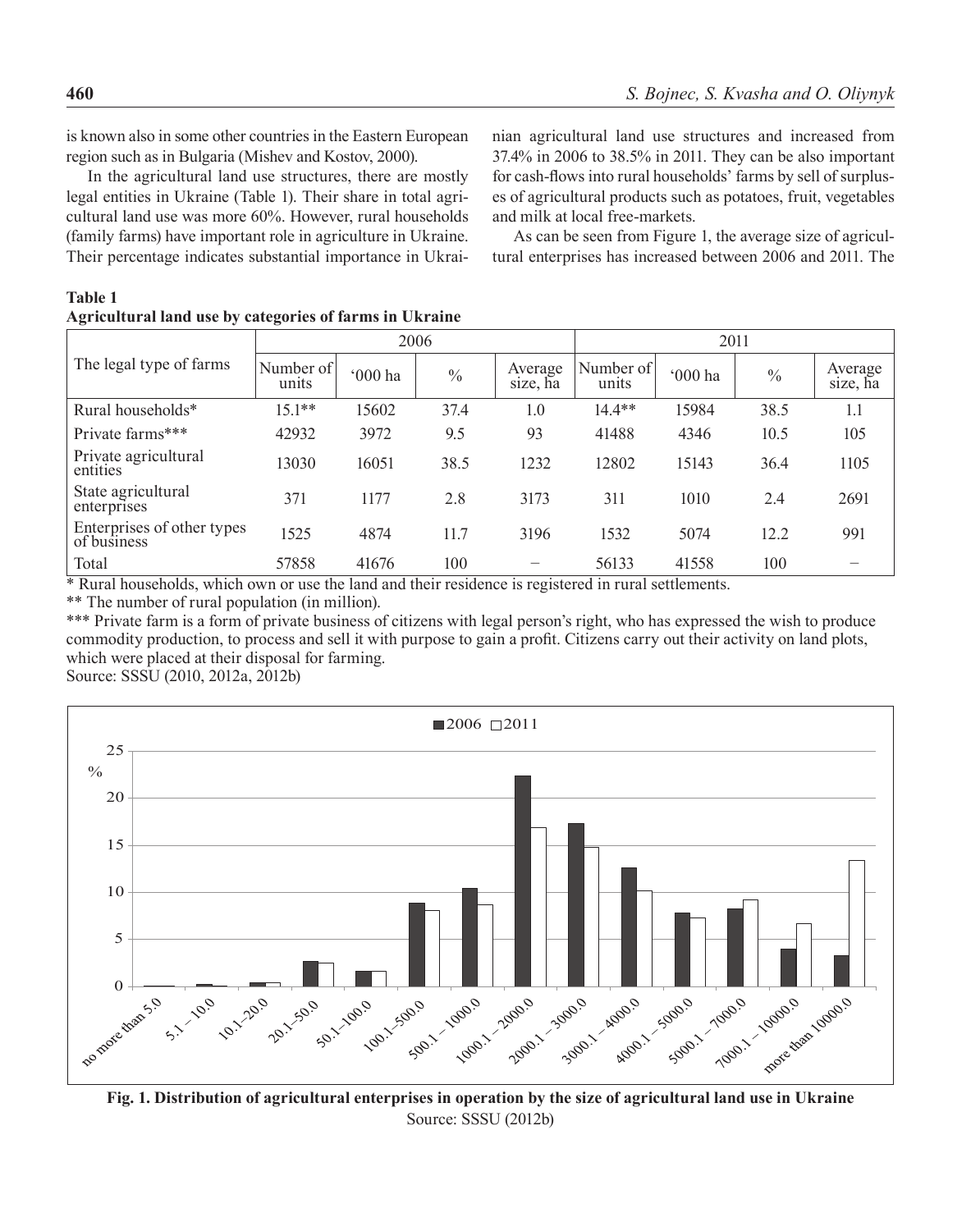percentage of agricultural enterprises greater than 10000 ha of agricultural land use has also increased from 3.3% in  $2006$  to 13.4% in 2011. There are the four main factors, which influence on rapid increase of big agricultural enterprises. Firstly, the private enterprises in the agricultural sector were formed, which allowed to merge these forms in the holdings. Secondly, at that time influential and in lobbying powerful capital owners emerged in Ukraine, who aimed to multiply their capital in the long-term perspective. A certain number of large capital owners were from the food industry. They were interested in the vertical integration of agricultural producers to minimize costs. Thirdly, the lack of appropriate institutional and legal conditions for the fully-fledged agricultural land market leads to the opportunity to develop lease market and to lease land for low costs and, consequently, making the agricultural land of unlimited production resources (Oliynyk, 2011). In addition, among the reasons for their rapid increase are migration of labour from rural areas and greater availability of land with opportunities for further large agricultural enterprise concentration. Finally, in privatisation of some agricultural enterprises has been engaged also foreign capital through stock exchange markets (Balmann et al., 2013). Stock exchange markets are one of opportunities for access of capital, which is needed for investments and technological advancements of large commercial agricultural enterprises.

In comparison with Ukraine, Slovenia is a relatively small country and farms are much smaller (Bojnec et al., 2013). Unlike in Ukraine, in Slovenia are prevailing family farms. The average farm size in Slovenia is around 6.4 ha of utilized agricultural area (UAA) and there are only around 100 farms, which are bigger than 100 ha of UAA. This evidence clearly

confirmed substantial structural differences between farms in Slovenia and Ukraine: first, Slovenian farms are family owned and operated farms, and second, they are much smaller by land size than in Ukraine.

Such differences in the agricultural land farm structures affect the financing of farms of the analysed two countries. Bank loans are the major source of finance for agricultural enterprises in Ukraine (EFSE, 2012), while own financial sources from sale of products, subsidies and off-farm incomes for farm investments by family farms in Slovenia (Bojnec and Latruffe, 2011, 2013; Bojnec and Fertõ, 2013) (Table 2).

Ukraine is rare countries in Europe with agricultural productivity higher in agriculture than in the rest of the economy. As can be seen from Table 3, the share of employment in agriculture in the economy in Slovenia is higher than in Ukraine by about 2 percentage points. In addition, the percentage of employment in agriculture in the Ukrainian economy decreased from 8.8% in 2006 to 5.9% in 2011. This declined has been caused by the increasing role of the large agricultural enterprises (agroholdings of the average size more than 50000 ha), which have implemented new advanced technologies on a large-scale farms. Consequently, these large-scale agricultural enterprises in Ukraine have shed the labour, which has also migrated out of the rural areas and to abroad. On the other hand, the share of value added of agriculture, forestry and hunting in the gross domestic product of the Slovenian economy is much lower than in Ukraine by 5-7 percentage points. This comparison clearly indicates that labour productivity in agriculture in Slovenia is much lower than in the rest of the Slovenian economy, and vice versa in Ukraine, where agricultural productivity is higher than in the rest of the economy.

| <b>Table 2</b>                                                                        |  |
|---------------------------------------------------------------------------------------|--|
| Agricultural holdings by size classes of utilized agricultural area (UAA) in Slovenia |  |

|                                                                   |        | 2000                     |        | 2005                     | 2010   |                      |  |
|-------------------------------------------------------------------|--------|--------------------------|--------|--------------------------|--------|----------------------|--|
| Size classes of UAA (ha)                                          | area   | agricultural<br>holdings | area   | agricultural<br>holdings | area   | agricultural         |  |
|                                                                   | 000 ha | (in 000)                 | 000 ha | (in 000)                 | 000 ha | holdings<br>(in 000) |  |
| Total                                                             | 485.9  | 86.5                     | 485.4  | 77.2                     | 474.4  | 74.6                 |  |
| <1                                                                | 4.5    | 8.0                      | 3.0    | 5.8                      | 4.1    | 8.2                  |  |
| 1 to $\leq$ 5                                                     | 123.0  | 45.4                     | 110.8  | 40.1                     | 101.1  | 37.5                 |  |
| $5 \text{ to } 5 10$                                              | 155.3  | 22.1                     | 139.3  | 19.8                     | 122.8  | 17.5                 |  |
| 10 to $< 15$                                                      | 82.9   | 6.9                      | 76.6   | 6.4                      | 69.7   | 5.8                  |  |
| 15 to $< 20$                                                      | 38.2   | 2.2                      | 41.5   | 2.4                      | 39.8   | 2.3                  |  |
| 20 to $<$ 30                                                      | 29.9   | 1.3                      | 40.5   | 1.7                      | 45.9   | 1.9                  |  |
| 30 to $< 50$                                                      | 13.8   | 0.4                      | 26.3   | 0.7                      | 34.3   | 0.9                  |  |
| $50 \text{ to } 500$                                              | 6.4    | 0.1                      | 13.8   | 0.2                      | 24.0   | 0.4                  |  |
| $>= 100$<br>$\alpha$ $\alpha$ $\alpha$ $\alpha$ $\alpha$ $\alpha$ | 31.9   | 0.07                     | 33.6   | 0.1                      | 32.8   | 0.09                 |  |

Source: SORS (2012)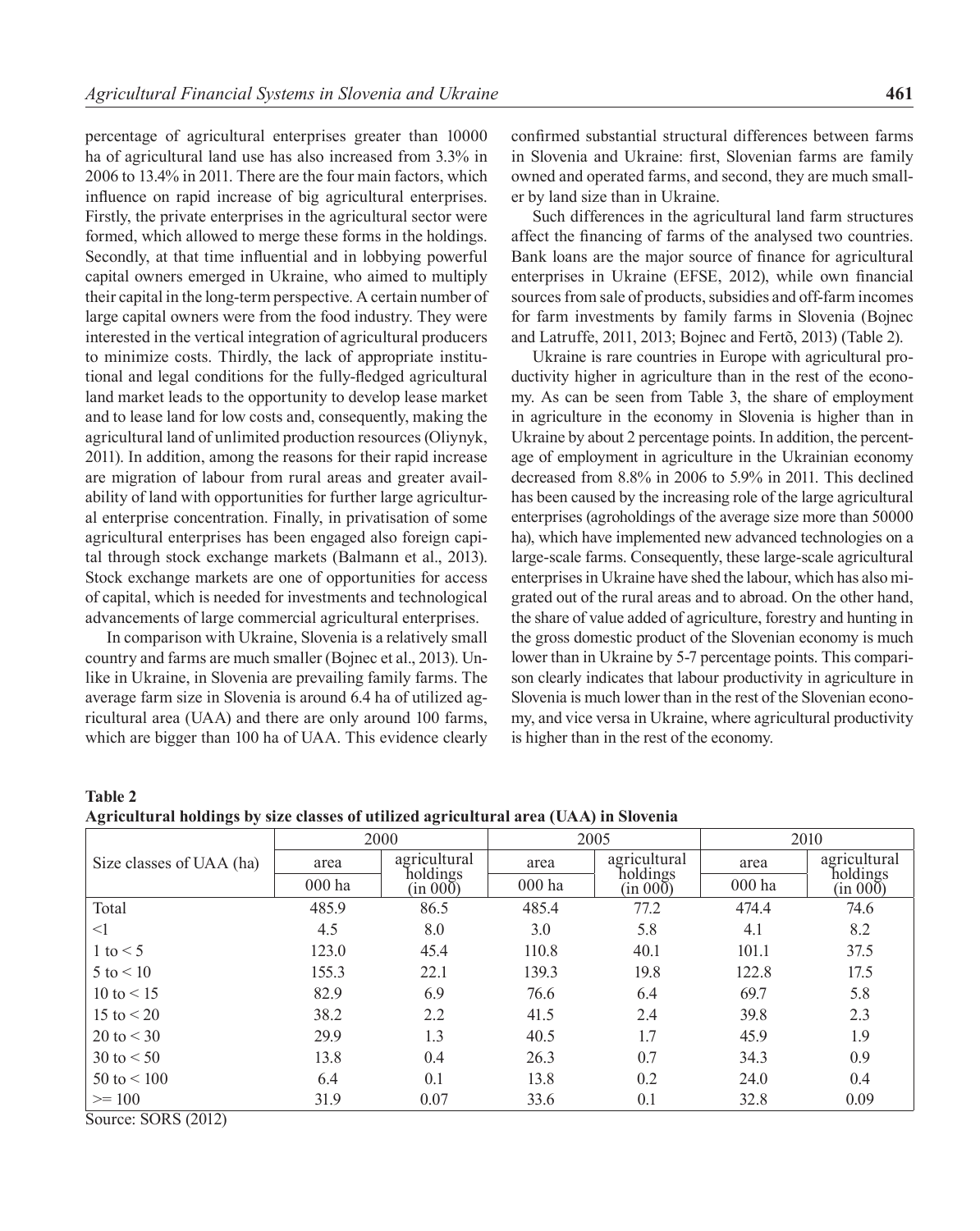#### *Financial system in agriculture in Ukraine*

The financial system is understood how farms meet their financial needs through the financial sector, directly with other economic agents and through the budgetary system. Thus, we analyse the main suppliers of agricultural finance.

Figure 2 indicates the share of liabilities in the structure of the balance sheet of agricultural enterprises. They increased from 27% in 2000 to 45% in 2011. This means that the external sources have become very important source of finance for agricultural enterprises. Therefore, Ukraine can be included among the countries with the bank-based financial system for agricultural enterprises, where the banks are the most important source of finance for the corporate farm financing in Ukraine. The increasing share of agricultural farms' liabilities was caused by the introduction of interest rate subsidy programme on one hand, and the emergence and development of large agricultural enterprises on the other. On average, they have relatively high profitability due to a vertically integrated structure and implementation of new technologies. Relatively high profitability provides incentives for banks to allocate their credit portfolio to such large more profitable agricultural enterprises.

Except for rural households, Ukrainian farms satisfy their need for finance mainly through commercial banks. Other financial institutions such as credit unions, leasing companies, insurance companies and other financial markets play marginal role in funding of farms in Ukraine (Oliynyk and Oliinyk, 2013).

According to the data presented in Figure 2, during the years 2000 - 2011 there was a positive tendency in the value of loans in constant prices for lending to agriculture by commercial banks. The value of loans at constant prices increased by 36 times and it was 25.2 billion UAH in 2011. The main reasons for the increase in the value of loans have been the introduction of the interest rate subsidy programme since 2000, the emergence and development of large enterprises, which have experienced relatively high profitability.

**Table 3**

**The role of agriculture, forestry and fishing in the economy of Ukraine and Slovenia**

|                                                                                                                                                                                         | 2006    | 2007 | 2008 | 2009     | 2010 | 2011 |
|-----------------------------------------------------------------------------------------------------------------------------------------------------------------------------------------|---------|------|------|----------|------|------|
|                                                                                                                                                                                         | Ukraine |      |      |          |      |      |
| Value added of agriculture in gross domestic product $(\%)$                                                                                                                             | 8.6     | 7.5  | 7.9  | 8.3      | 8.7  | 9.6  |
| Employment in agriculture in the economy $(\%)$                                                                                                                                         | 8.8     | 7.6  | 6.9  | 6.6      | 6.2  | 5.9  |
|                                                                                                                                                                                         |         |      |      | Slovenia |      |      |
| Value added of agriculture in gross domestic product $(\%)$                                                                                                                             | 2.0     | 22   | 20   | 2.1      | 21   | 2.3  |
| Employment in agriculture in the economy $(\%)$                                                                                                                                         | 9.3     | 8.8  | 8.4  | 8.4      | 8.4  | 8.3  |
| $\gamma_{\text{ource}}$ $\gamma_{\text{Q}}$ $\gamma_{\text{Q}}$ $\gamma_{\text{Q}}$ $\gamma_{\text{Q}}$ $\gamma_{\text{Q}}$ $\gamma_{\text{Q}}$ $\gamma_{\text{Q}}$ $\gamma_{\text{Q}}$ |         |      |      |          |      |      |





**Fig. 2. Structure of agricultural, hunting and forestry enterprise balance sheets in Ukraine** Source: SSSU (2012c)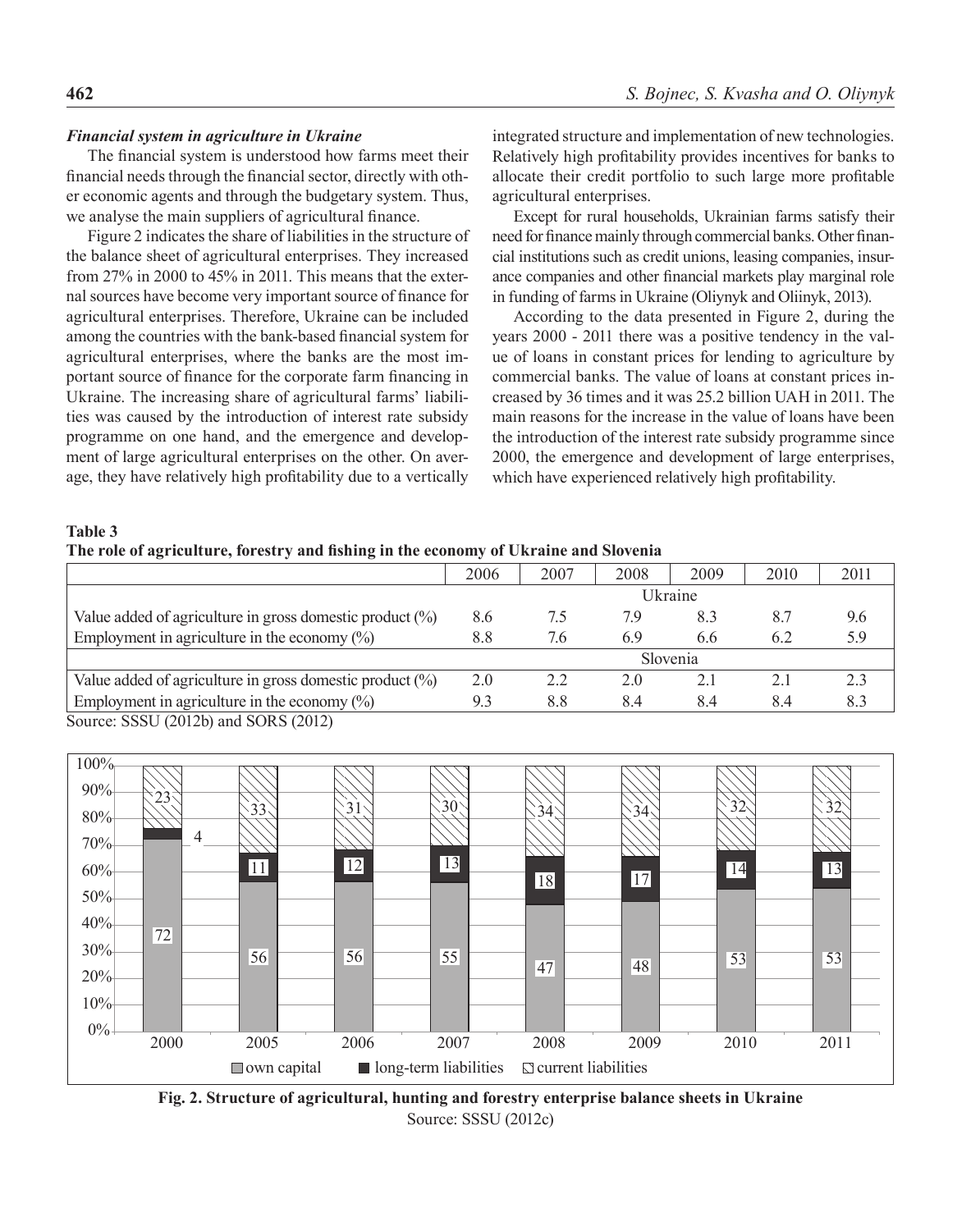On the other hand, the share of agriculture, hunting and forestry in total loan portfolio of banks has fluctuated during the years 2000-2011 between 3.7% in 2000 and 7.8% in 2003. The highest share of agriculture, hunting and forestry in the structure of the bank loans in 2003 can be explained by significant increased in the government support to agriculture through the interest rate subsidy programme from 120 million UAH in 2002 to 326 million UAH in 2003. Since 2003, this share has tended to decline, particularly by the most recent economic and financial crisis, which has affected the agricultural sector more than some other sectors in the economy. Therefore, in a spite of the increase in the value of loans to agriculture, hunting and forestry in constant prices, their share in total bank loans has declined or stagnating (Figure 3).

In a spite of the increasing value of loans to agriculture in both current and constant prices, the agro-finance supply of about UAH 34 billion failed to meet short-term demands by agricultural farms, which is estimated at UAH 96 billion (EFSE, 2012). The main obstacles of agricultural lending development in Ukraine are on the supply-side, on the commercial banks, which are facing the lack of specialized risk assessment tools to be used in evaluating business strategies and loan applications of farms. Most of commercial banks due to the lack of understanding of the specificities of agricultural production and the inability to adequately assess the risks associated with farming activities and farmers, they resort to higher interest rates, which in turn lead to a reduction in the demand-side for loans by farms. On the demand-side,

about 35% of all Ukrainian farms are trapped in a vicious circle of low solvency, low yields, low margins, poor management and bad economic performance with low creditworthiness (EFSE, 2012).

Despite the huge natural agricultural factor endowments potentials of Ukrainian agriculture, commercial banks are currently with their loans supply focusing only on the largest agribusiness players. According to the assessments by the Organisation for Economic Cooperation and Development (OECD, 2012a), the European Bank for Reconstruction and Development and the World Bank (EBRD-World Bank, 2009), access to finance is a major obstacle and constraint of agricultural productivity and growth of agribusiness players in Ukraine. This is particularly relevant obstacle for small and medium enterprises (Bojnec et al., 2013).

#### *Financial system in agriculture in Slovenia*

The prevailing family farms in Slovenia largely relies on own capital. Table 4 clearly indicates that total farm liabilities for most of the farms included in the Slovenian Farm Accountancy Data Network (FADN) are much lower than is the annual total farm output. Total farm liabilities are defined as value at closing valuation of total of long- , medium- or shortterm loans still to be repaid. Total farm output is defined as total farm output of crops and crop products, livestock and livestock products and of other output. The ratio of total farm liabilities to total farm output for the Slovenian FADN sample of farms decreased rapidly from 75.6% in 2004 to 29.7%



**Fig. 3. The loan portfolio of commercial banks to agriculture, hunting and forestry in Ukraine, in constant prices of the year 2000\***

\*Loans deflated using price indices for industrial production (2000 = base period). Source: National Bank of Ukraine (2012)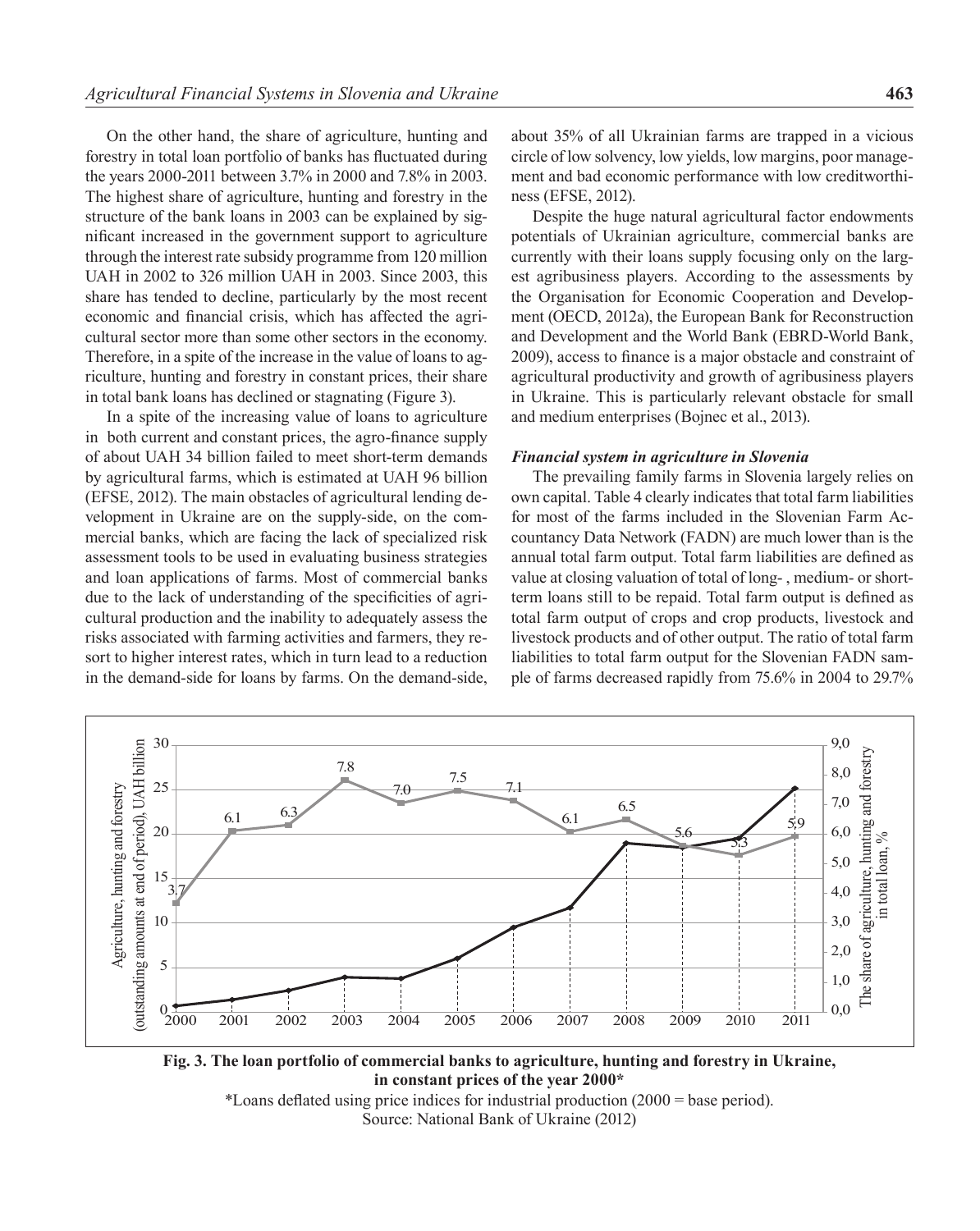in 2005, and later stabilized at 16.8% in 2010. In addition to the changes in the FADN sample size and its farm structures, this reduction can be explained on the farm demand side by the entry of Slovenia into the Common Agricultural Policy (CAP) of the EU with a greater shift of policy support from market price support to direct payments on one hand, and by possible supply-side effects by banks, which less their credit potential allocated to agriculture. Particularly during the most recent years, the Slovenian banks, particularly stateowned banks, in general have faced difficulties to serve the economy, including agriculture, with loans.

The Slovenian FADN farms are also relatively less indebted. Total farm liabilities to total farms assets were around 2.5% for the sample of the Slovenian FADN farms during the years 2004-2010 (Table 5). As total farm assets are taken into account only fixed assets and current assets in farm ownership.

#### *Government support to agriculture*

Different indicators can be used to evaluate and compare the developments in government transfers and the distributional effects from agricultural policies. The Organisation for Economic Co-operation and Development (OECD) uses indicators of agricultural support, which are comparable over time and between countries. Among the most popular is Producer Support Estimate (PSE), which measures the annual monetary value of gross transfers from consumers and taxpayers to agricultural producers, measured at the farm-gate level, arising from policy measures that support agriculture, regardless of their nature, objectives or impacts on farm production or income. PSE values are calculated by adding to the market price support the value of transfers to producers from other policies (OECD, 2011).

The publication of internationally comparable PSE figures has increased transparency on the nature and incidence of agricultural policies in OECD countries. In addition to the OECD countries, the PSEs have been also calculated for some emerging economies such as Brazil, China, Russia, Ukraine and South Africa.

The PSE concept has also contributed to establishing a base for internationally binding commitments on domestic support measures through the Aggregate Measure of Support (AMS) in the Uruguay Round of trade negotiations of the

### **Table 4**

|                                 | Number of<br>observations | Mean   | <b>Standard Deviation</b> | Minimum   | Maximum   |
|---------------------------------|---------------------------|--------|---------------------------|-----------|-----------|
| 2004                            | 494                       | 0.7562 | 72 958                    | 0.0000    | 1 555 711 |
| 2005                            | 658                       | 0.2966 | 0.8967                    | 0.0000    | 160 000   |
| 2006                            | 723                       | 0.2712 | 0.8616                    | 0.0000    | 113 979   |
| 2007                            | 747                       | 0.1683 | 0.6491                    | $-0.0344$ | 125 561   |
| 2008                            | 821                       | 0.1359 | 0.3885                    | 0.0000    | 57 676    |
| 2009                            | 856                       | 0.1527 | 0.4958                    | $-20234$  | 71 449    |
| 2010                            | 956                       | 0.1683 | 0.6168                    | $-0.7832$ | 94 5 24   |
| 2004-2010<br>$\sim$ 1<br>$\sim$ | 5255<br>$T + T + T$       | 0.2462 | 23 280                    | $-20234$  | 1 555 711 |

Source: Slovenian FADN data sample

#### **Table 5**

### **Total farm liabilities to total farms assets for the Slovenian FADN sample of farms**

|           | Number of<br>observations | Mean   | <b>Standard Deviation</b> | Minimum | Maximum |
|-----------|---------------------------|--------|---------------------------|---------|---------|
| 2004      | 494                       | 0.0359 | 0.0670                    | 0.0000  | 0.4965  |
| 2005      | 658                       | 0.0319 | 0.0706                    | 0.0000  | 0.8109  |
| 2006      | 723                       | 0.0267 | 0.0662                    | 0.0000  | 0.7862  |
| 2007      | 747                       | 0.0228 | 0.0597                    | 0.0000  | 0.8648  |
| 2008      | 821                       | 0.0208 | 0.0519                    | 0.0000  | 0.5752  |
| 2009      | 856                       | 0.0215 | 0.0545                    | 0.0000  | 0.4428  |
| 2010      | 956                       | 0.0228 | 0.0667                    | 0.0000  | 0.8081  |
| 2004-2010 | 5255                      | 0.0252 | 0.0624                    | 0.0000  | 0.8648  |

Source: Slovenian FADN data sample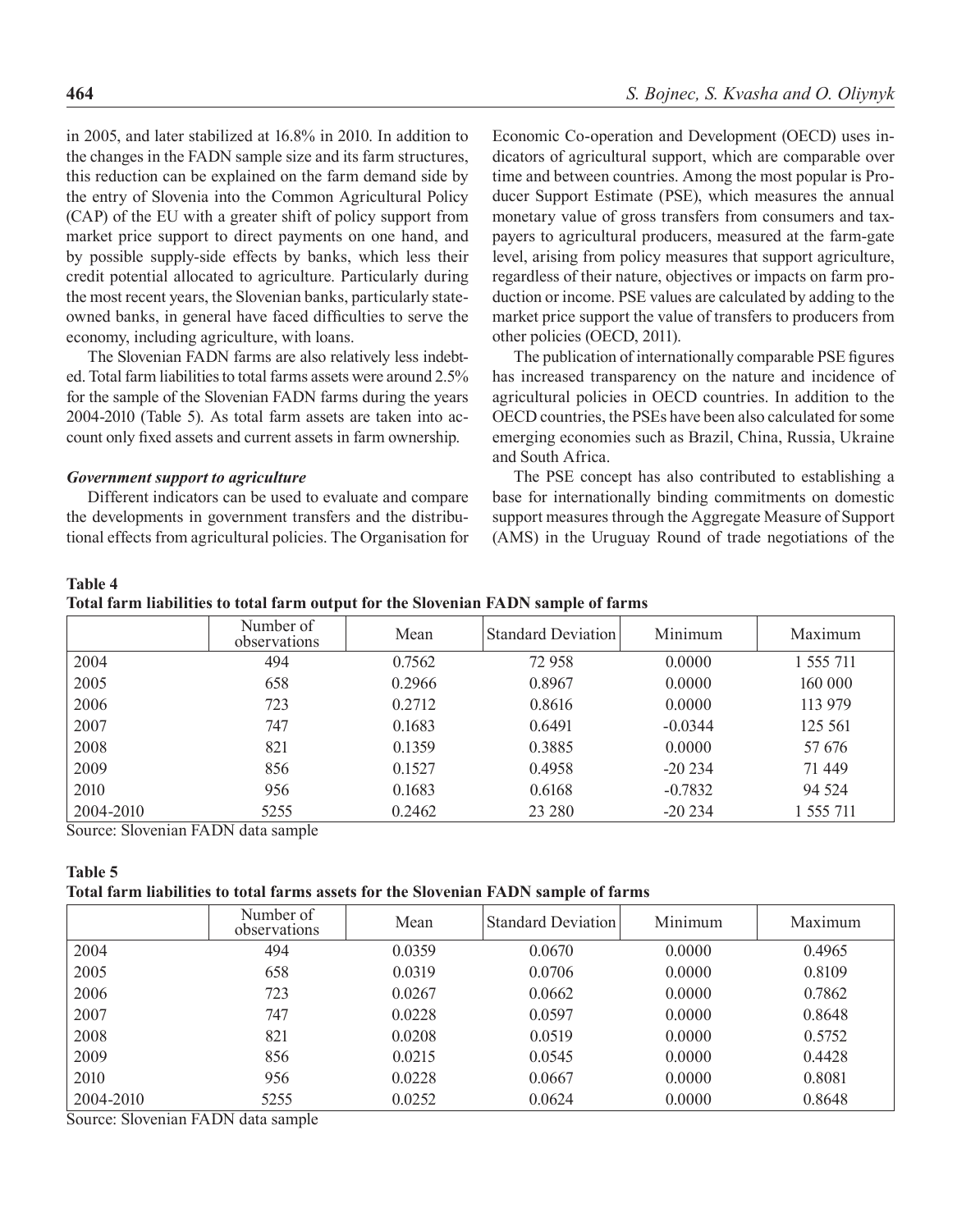World Trade Organization (WTO). The summary measure, the relative PSE or %PSE (expressed as a percentage of the gross support transfers to farmers in the value of the farmers' gross receipts), is frequently cited in the international debate on agricultural policies, and used as a yardstick of policy "misconduct", i.e., unfair competition with farmers in unsubsidizing countries (Blandford et al., 2008).

The percentage PSE (%PSE) is often used for international comparisons. A %PSE of 20% means that 20% of gross farm receipts come from transfers due to policy measures supporting producers. A % PSE of 0% indicates that the estimated aggregate value of transfers to producers from consumers and taxpayers is zero. A %PSE cannot be higher than 100%, at which level all farm receipts come from policy measures, with no returns from the market (OECD, 2011).

Figure 4 compares the %PSE between the EU and Ukraine over time. Three main features are evident. First, the government transfers to farms in Ukraine average have been relatively lower than the government transfers from consumers and taxpayers than for the EU's farms. Second, there has been convergence in the %PSE as the government support to agriculture in the EU has declined, particularly since the EU enlargement from 33% in 2004 to 20% in 2010. While the %PSE for Ukraine oscillates by individual years, since 2004 it tends to increase a slightly closer to the EU levels. Finally, the higher volatility in the % PSE in Ukraine over time implies unsystematic government supports to agriculture with a lack of stability of agricultural policy in Ukraine. A substantial volatility in government support to agriculture in Ukraine in comparison with the EU in the case of Ukraine confirmed that the existence of budgetary spending and its growth could not guarantee stability in government assistance to agriculture, if there are some other ad hoc policy measures (Figure 4).

Figure 5 presents the composition of the PSE in Ukraine during the years 2000-2010. According to this data payments based on output (mainly for livestock products) and input subsidies were Ukraine's principal instruments of government support to agriculture, especially during the years 2007-2010, where they accounted for a slightly more than 70% of the Ukrainian PSE. The bulk of this support is based on budgetary revenue foregone as opposed to actual budgetary spending. This is implemented through specific procedures to use the Value Added Tax (VAT) due from agricultural producers and processors (Kvasha and Oliynyk, 2011; Oliynyk, 2012).

Market price support has significantly affected the total amount of the Ukrainian PSE as only this component of the PSE has been subjected to negative values as the impact on PSE due to lower domestic than world prices for some agricultural products. For comparison, in OECD countries market price support has been recorded as a positive value, which has amounted between 44 and 60% of total PSE. In Ukraine only in 2001, 2005-2006 and 2009-2010 domestic prices exceed world prices of agricultural products, which are considered for the PSE calculations. The market price support in Ukraine was close to zero in 2000, and 2002-2003. The main strategic objective of Ukraine should be development and implementation of long-term strategy of agricultural and rural development that would allow carrying out a transparent agricultural policy focusing on a greater stability and sustainability in competitive agricultural and rural development.



**Fig. 4. Percentage PSE in Ukraine and EU countries (%PSE)** Source: OECD, http://stats.oecd.org/Index.aspx?DataSetCode=MON20113\_1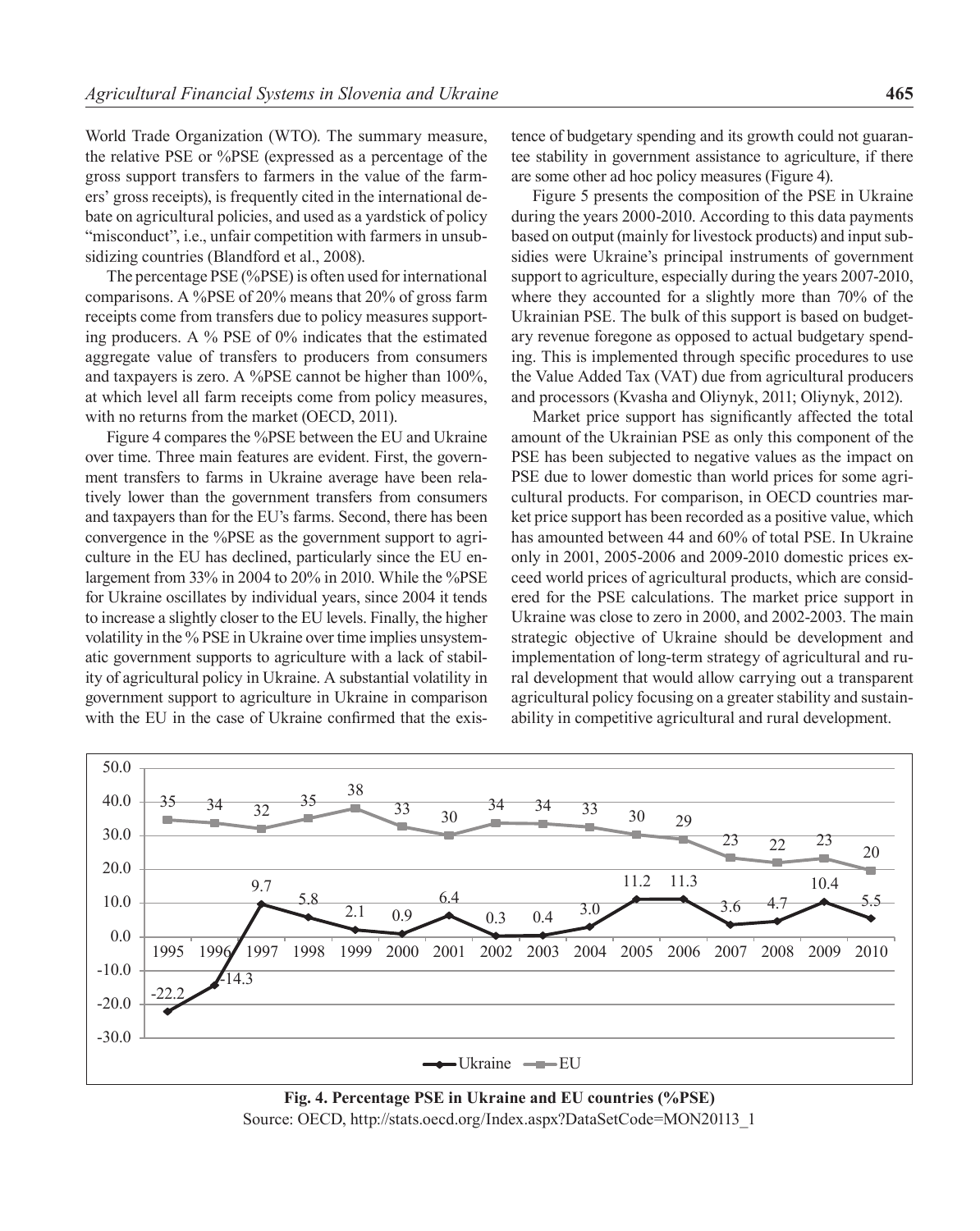Support to Slovenian agriculture has always been relatively high (Bojnec and Swinnen, 1997b; OECD, 2001; MAT and AIS, 2012), while the international competitiveness of Slovenian farms relatively low (Bojnec, 2001; 2002) with implications for Slovenian agricultural accession to the EU (Erjavec et al., 1999; Bojnec and Münch, 2001; Regorsek et al., 2011).

During the pre-accession period to the EU membership in 2004, the percentage PSE for Slovenian agriculture was close to the EU levels (Figure 4 and Table 6). During that period most of support to agriculture was through market price support or higher domestic than world market prices.

With the entry of Slovenia in the EU in 2004, Slovenia has adopted the CAP of the EU and adjusted its policy implementation to the CAP. The market price support has declined, while the budgetary support for agriculture through financing and co-financing with EU funds has increased up to the economic recession in 2009 and since then has declined (Table 7). The relative importance of budgetary support for market

### **Table 6**

| Aggregate Producer Support (PSE) Estimate for Slovenian agriculture during the pre-accession period |      |      |      |      |      |      |      |      |
|-----------------------------------------------------------------------------------------------------|------|------|------|------|------|------|------|------|
|                                                                                                     | 1992 | 1993 | 1994 | 1995 | 1996 | 1997 | 1998 | 1999 |
| Percentage PSE                                                                                      |      | 28   |      |      | 29   |      | 46   | 52   |
| % of market price support                                                                           | 78.2 | 79.8 | 84.1 | 85.8 | 81.3 | 82.6 | 84.9 | 85.2 |
| $\frac{6}{10}$ of budgetary support                                                                 | 21.8 | 20.2 | 15.9 | 14.2 | 18.7 | 17.4 | 15.1 | 14.8 |

Source: OECD (2001, p. 120 and p. 122)

### **Table 7**

### **Budgetary payments for support to agriculture in Slovenia (million euro), 2007-2011**

|                                                                             | 2007  | 2008  | 2009  | 2010  | 2011  |
|-----------------------------------------------------------------------------|-------|-------|-------|-------|-------|
| Budgetary support to agriculture<br>(million euro at current prices)        | 313.9 | 397.6 | 404.3 | 355.7 | 348.6 |
| Budgetary support to agriculture<br>(million euro at 2011 constant prices)* | 348.4 | 418.1 | 421.6 | 363.3 | 348.6 |
| % for market measures and direct payments to producers                      | 31.0  | 46.0  | 44.3  | 45.8  | 46.2  |
| % for rural development and agricultural structural policy                  | 55.9  | 43.0  | 44.9  | 42.1  | 41.1  |
| % for general services in support to agriculture                            | 13.1  | 11.0  | 10.8  | 12.1  | 12.7  |
| Total $(\% )$                                                               | 100.0 | 100.0 | 100.0 | 100.0 | 100.0 |

\* Deflated by the harmonized consumer price index (2011=100).

Source: MAT-AIS (2012)



**Fig. 5. The structure of the PSE in Ukraine during the years 2000-2010** Source: OECD, http://stats.oecd.org/Index.aspx?DataSetCode=MON20113\_1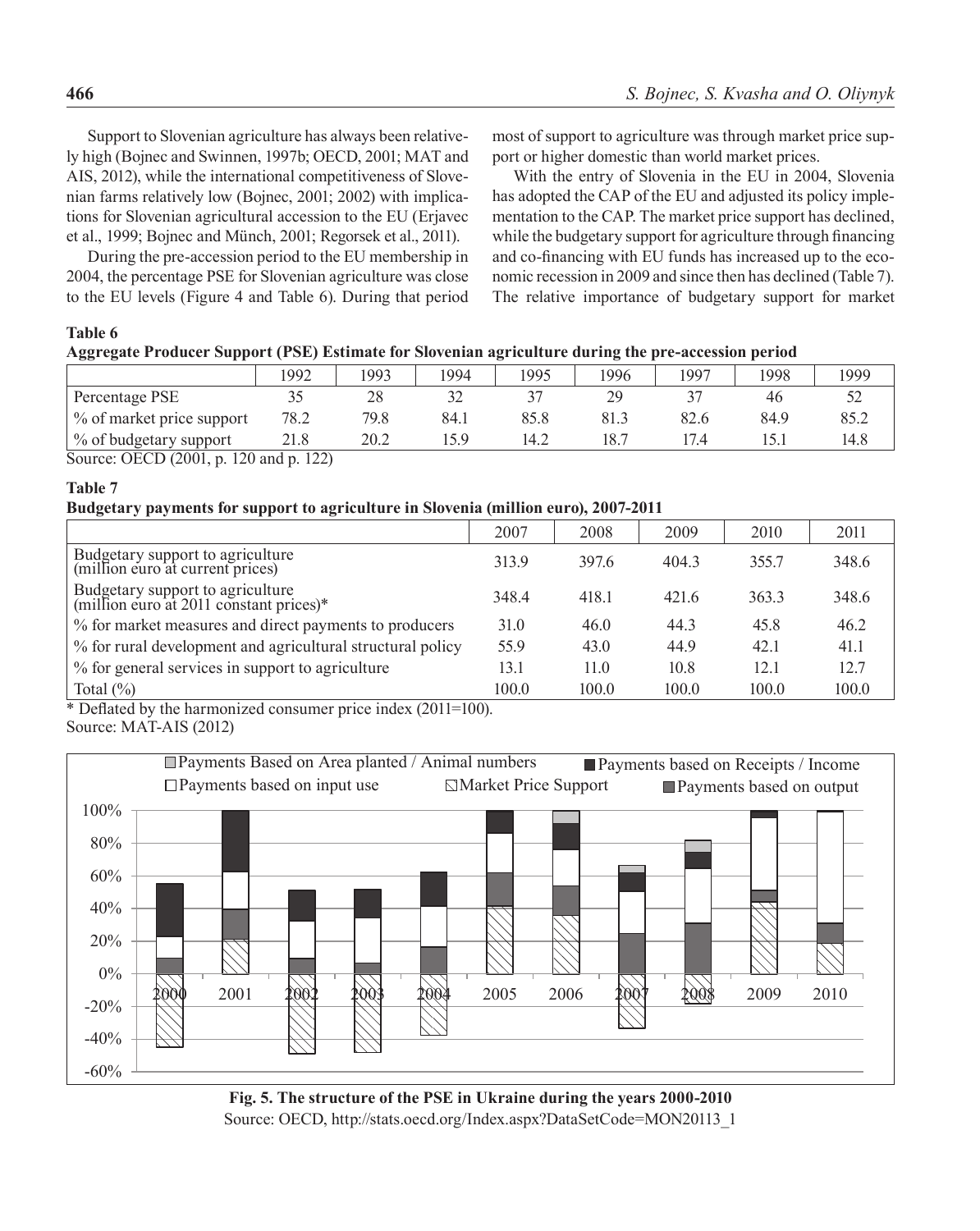measures and direct payments to producers has increased, but with considerable changes in the structures. The market support measures have almost disappeared since 2007. At the same time, there has been a substantial switch from farm payments coupled to production to direct payments decoupled from production.

The budgetary support for rural development and agricultural structural policy increased up to the years 2007-2009, when there has been both absolute and relative decline in the measures for restructuring and for payments to areas with limited natural factor endowments for agricultural production. Payments for ecological measures and measures for support of rural development have remained at similar levels or a slightly increased.

A slight increase in budgetary support for general services in support to agriculture has been due to an increase of support for control over food safety and food control. On the other hand, the largest percentage for research, development, advices and similar services has remained rather stable as it holds for a relatively smaller share of budgetary support for other general services.

## **Conclusion**

Historical experience and practice of agricultural enterprises in Ukraine and family farms in Slovenia confirm that their operation and survival have largely been determined by the existence of state support. Each year the countries spend a significant part of government budget for different supports in agriculture. Many small and medium-sized (SME) farms in Ukraine need input and output market outlets and financial infrastructure to support their development.

The Ukrainian farms' investments rely largely on access to loans and borrowed capital and thus capital market imperfections are one of the major constraints that are faced by farms. In Slovenia, large parts of farm incomes are from government subsidies and off-farm incomes, which can mitigate capital market imperfections for farms.

Slovenia is a member of the EU. Ukraine can learn from Slovenia to adopt the EU experience concerning to the issues that need to be improved in Ukraine, particularly regarding agricultural and rural development policies and budgetary support to agriculture.

Slovenia is of interest for Ukraine as a country with developed small-scale agriculture, which in Ukraine is represented by a large number of rural households as small family farms. Consequently, sustainable approach to finance family farms in Slovenia can be useful for adaptation in Ukraine.

Development and implementation of an effective financial system for agriculture in Slovenia and Ukraine can optimize

financial resources for agriculture and rural development, and bring them to a qualitatively new stage of development. Creation of an effective financial system for agriculture and rural development requires a set of measures of legal, organizational, institutional, financial and economic issues, which differ between the countries. The implications are for their consideration for creating an effective financial system for agriculture and rural economy in its sustainable development.

#### *Acknowledgements*

The paper was prepared as part of the bilateral research project funded by the Slovenian and Ukrainian Research and Development Agency as a bilateral Slovenian-Ukrainian research project of scientific-technical cooperation "Modelling of efficient financial system for agriculture".

### **References**

- **Allen, F. and D. Gale,** 2001. Comparing financial systems: a survey. Philadelphia: University of Pennsylvania Wharton School.
- **Bain, A.,** 1996. The Economics of the Financial System. Cambridge MA: Blackwell, 2<sup>nd</sup> ed.
- **Balmann, A., K. Kataria, F. Schaft and I. Kulyk,** 2013. Efficiency and productivity of Ukrainian Agroholdings, Paper presented at the 2013 IATRC Symposium, Productivity and Its Impacts on Global Trade, Factor Markets session, June 2-4, 2013, Seville, Spain.
- **Blandford, D., R. Brunstad, I. Gaassland and E. Vardal,** 2008. Optimal agricultural policy and PSE measurement: an assessment and application to Norway. The 82nd Annual Conference of the Agricultural Economics Society Royal Agricultural College 31st March to 2nd April 2008.
- **Bodie, Z. and R. Merton,** 2000. Finance. Upper Saddle River, New Jersey: Prentice Hall.
- **Bojnec, Š.,** 2001. Agro-food competitiveness in Slovenia: The policy analysis matrix approach. *Bulgarian Journal of Agricultural Science*, **7** (4-5): 351–364.
- **Bojnec, Š.,** 2002. Agricultural and food competitiveness in transition Central and Eastern European countries: social profit rate and domestic resource cost approaches. *Agricultural Economics Review*, **3** (2): 5–22.
- **Bojnec, Š.,** 2012. Agricultural and rural capital markets in Turkey, Croatia and the FYR of Macedonia. *Agricultural Economics - Czech*, **58** (11): 533–541.
- **Bojnec, S.,** 2013. Land endowments and land market policies in Croatia, FYR of Macedonia and Turkey. *Bulgarian Journal of Agricultural Science*, **19** (3): 387–397.
- **Bojnec, Š. and I. Fertõ,** 2013. Farm income sources, farm size and farm technical efficiency in Slovenia. *Post-Communist Economies*, **25** (3): 343–356.
- **Bojnec, Š. and L. Latruffe,** 2011. Financing availability and investment decisions of Slovenian farms during the transition to a market economy. *Journal of Applied Economics*, **14** (2): 297–317.
- **Bojnec, Š. and L. Latruffe,** 2013. Farm size, agricultural subsidies and farm performance in Slovenia. *Land Use Policy*, **32**: